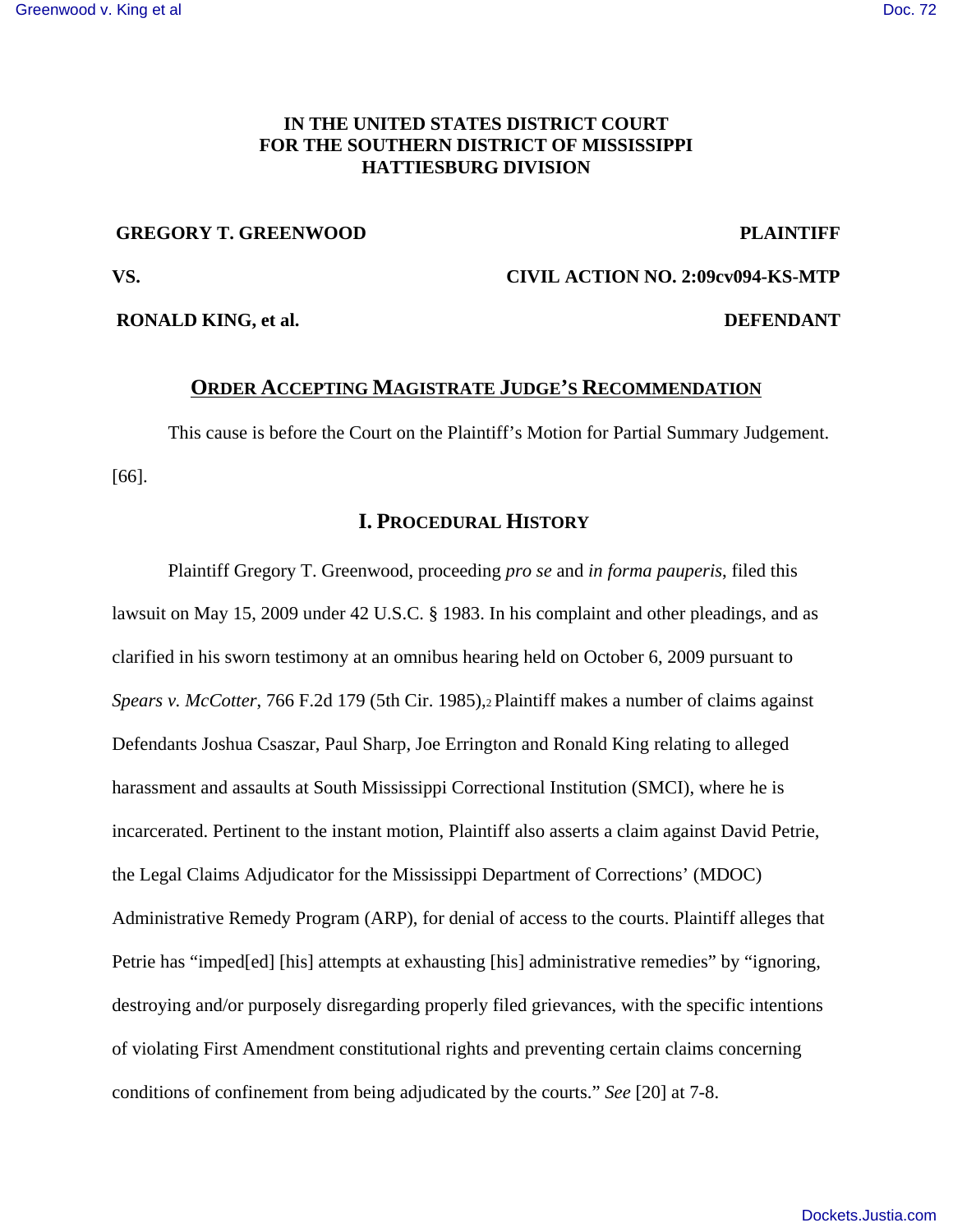Specifically, on September 1, 2007, several days after being transferred to SMCI, Plaintiff appealed the decision of the MDOC's Classification Committee recommending that his status be changed from STG Core Member to STG Group Leader through the MDOC's Inmate Legal Assistance Program (ILAP). He claims that after receiving no response to his grievance, on September 23, 2007 he wrote to the MDOC Deputy Commissioner Emmitt Sparkman through ILAP. Plaintiff claims he received no response to this letter either. Plaintiff then wrote to MDOC Commissioner Christopher Epps3 through ILAP on October 7, 2007 and initiated a "Request for Administrative Remedy on a sensitive issue." Plaintiff claims that this grievance went unanswered as well.4 *See* [67-1] at 20-31; *see also* Memorandum [67] in Support of Motion at 2.

On November 13, 2007, Plaintiff commenced an action in Greene County Circuit Court challenging his confinement in administrative segregation at SMCI as a Security Threat Group (STG) Core Member/Leader. *See* Exh. [67-1] at 2-8. On February 12, 2008, the court ordered that the matter be held in abeyance for ninety days so that Plaintiff could complete the ARP process. *See* [67-1] at 68. Plaintiff filed a Request for Administrative Remedy on February 18, 2008, in which he requested review of his most recent STG evaluation as a "sensitive issue."5 On April 9, 2008, Mr. Petrie sent Plaintiff a letter informing him that he did not find the matter to meet the criteria for sensitive treatment and was therefore returning it to Plaintiff for submission as a regular ARP. Plaintiff was informed that he had five days to submit his grievance through "regular channels."6 *See* [67-1] at 99-103. Plaintiff apparently did not resubmit his grievance as directed.

Thereafter, on July 8, 2008, the court, having been informed by Plaintiff that the MDOC had not processed his ARP grievance, ordered that the MDOC file a response regarding the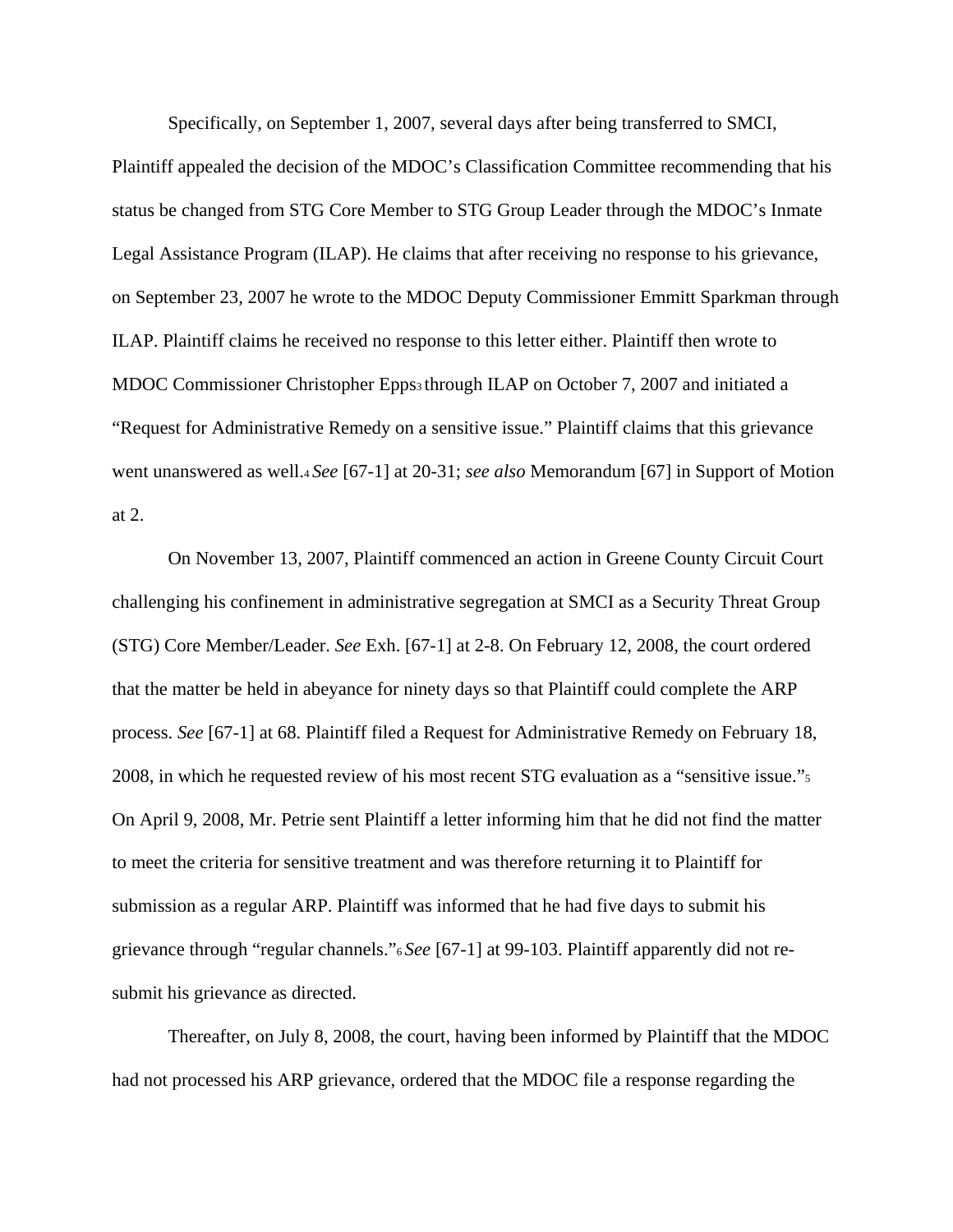status of Plaintiff's grievance. *See* [67-1] at 89. On July 29, 2008, the State filed a Report to the Court attaching an affidavit from Mr. Petrie in which he averred that Plaintiff had filed a "sensitive issue" grievance through the ARP regarding his classification, but that it was determined that it would not be handled as a "sensitive issue grievance." Mr. Petrie stated that Plaintiff did not refile his complaint as directed. *See* [67-1] at 91-92.

Plaintiff claims that Mr. Petrie's affidavit was fraudulent - specifically, that Mr. Petrie purposely failed to mention the ARP that Plaintiff had filed prior to the lawsuit (in September 2007). Plaintiff also claims that Mr. Petrie deliberately excluded all ARP grievances filed after the February 12, 2008 Order.7 *See* Memorandum [67] at 3. These arguments were made by Plaintiff in a August 19, 2008 letter responding to the State's Report to the Court. *See* [67-1] at 109-12. Nevertheless, in an Order filed September 9, 2008, the court found that based upon the Report received from the State, Plaintiff's case should be dismissed for failure to exhaust administrative remedies. *See* [67-1] at 113.

In the instant motion, Plaintiff moves for summary judgment on his claim against Mr. Petrie for denial of access to the courts. Defendants have not responded to the motion.

### **II. STANDARD OF REVIEW**

When a party objects to a Report and Recommendation this Court is required to "make a *de novo* determination of those portions of the report or specified proposed findings or recommendations to which objection is made." 28 U.S.C. § 636(b)(1). *See also Longmire v. Gust*, 921 F.2d 620, 623 (5th Cir. 1991) (Party is "entitled to a *de novo* review by an Article III Judge as to those issues to which an objection is made."). Such review means that this Court will examine the entire record and will make an independent assessment of the law. The Court is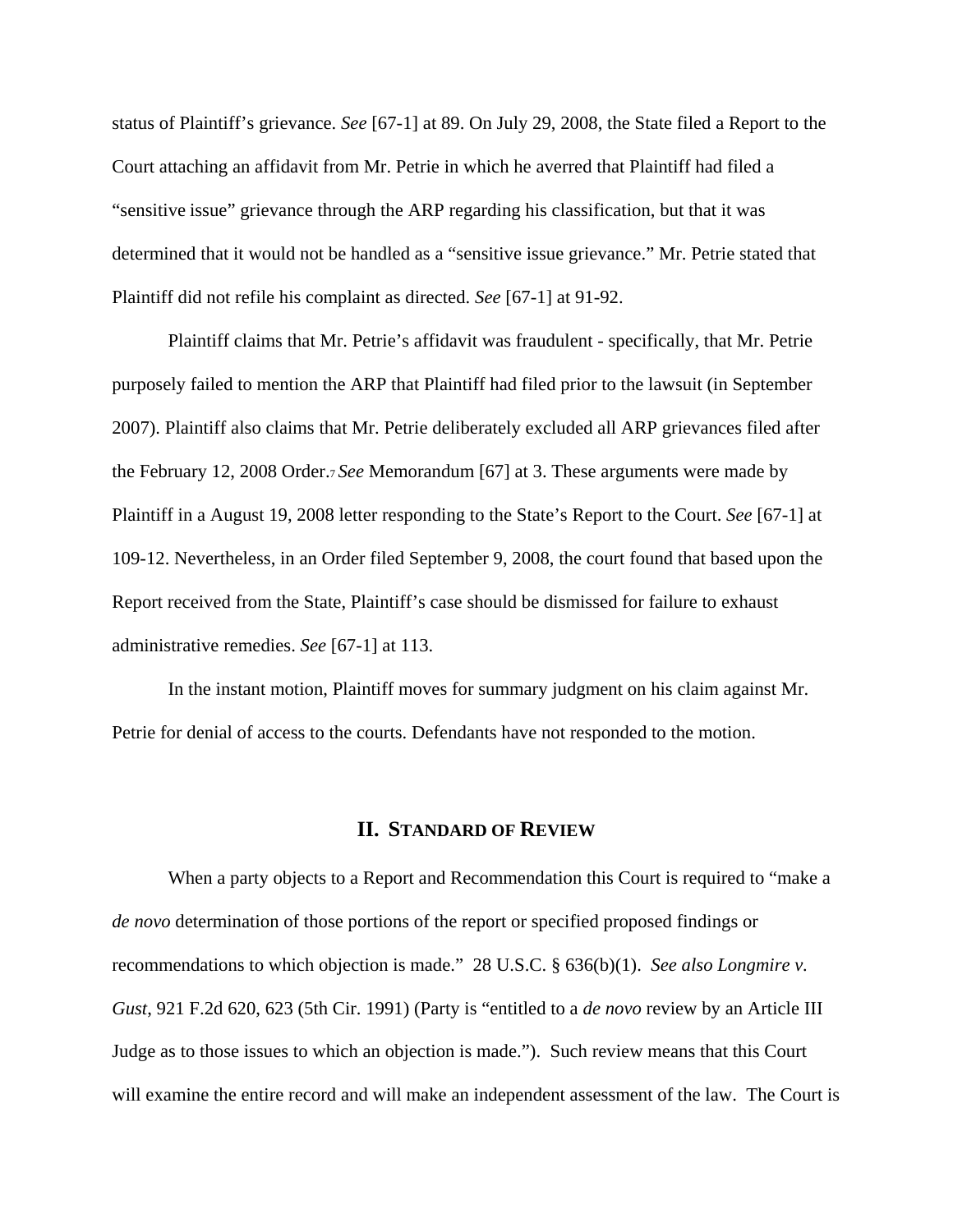not required, however, to reiterate the findings and conclusions of the Magistrate Judge. *Koetting v. Thompson*, 995 F.2d 37, 40 (5th Cir. 1993) nor need it consider objections that are frivolous, conclusive, or general in nature. *Battle v. United States Parole Commission*, 834 F.2d 419, 421 (5th Cir. 1997). No factual objection is raised when a petitioner merely reurges arguments contained in the original petition. *Edmond v. Collins*, 8 F.3d 290, 293 (5th Cir. 1993).

#### **III. PETITIONER'S OBJECTION AND ANALYSIS**

 Plaintiff claims that Judge Parker was incorrect in dismissing the claims under 28 U.S.C. § 1915(e)(2). As stated in the Report and Recommendation, 28 U.S.C. § 1915(e)(2) tasks the Court with dismissing a claim "at any time" if the court determines that the action "fails to state a claim on which relief may be granted". *Ali v. Higgs,* 892 F.2d 438, 440 (5th Cir. 1990) (recognizing the court's authority "to test the proceeding" and deeming appropriate *sua sponte* evaluation of the merit of the asserted claim). The Plaintiff's case was dismissed from the Green County Circuit Court due to the Plaintiff's failure to exhaust his administrative remedies. *See* [67-1] at 113. That court based its dismissal on the following facts. On April 9, 2008, Petrie sent a letter to the Plaintiff stating that his Request for Administrative Remedy did not meet the criteria for evaluation as a "sensitive issue," and Petrie also informed the Plaintiff that he had five days to file a grievance through the regular grievance process. *See* [67-1] at 89. Plaintiff did not file a normal grievance within the five day period as provided for in Petrie's letter of April 9th. Given that the Plaintiff did not file a normal grievance at this time, as instructed, the Plaintiff effectively defeated his own claim by failing to properly exhaust the administrative remedy made available to him in Petrie's letter.